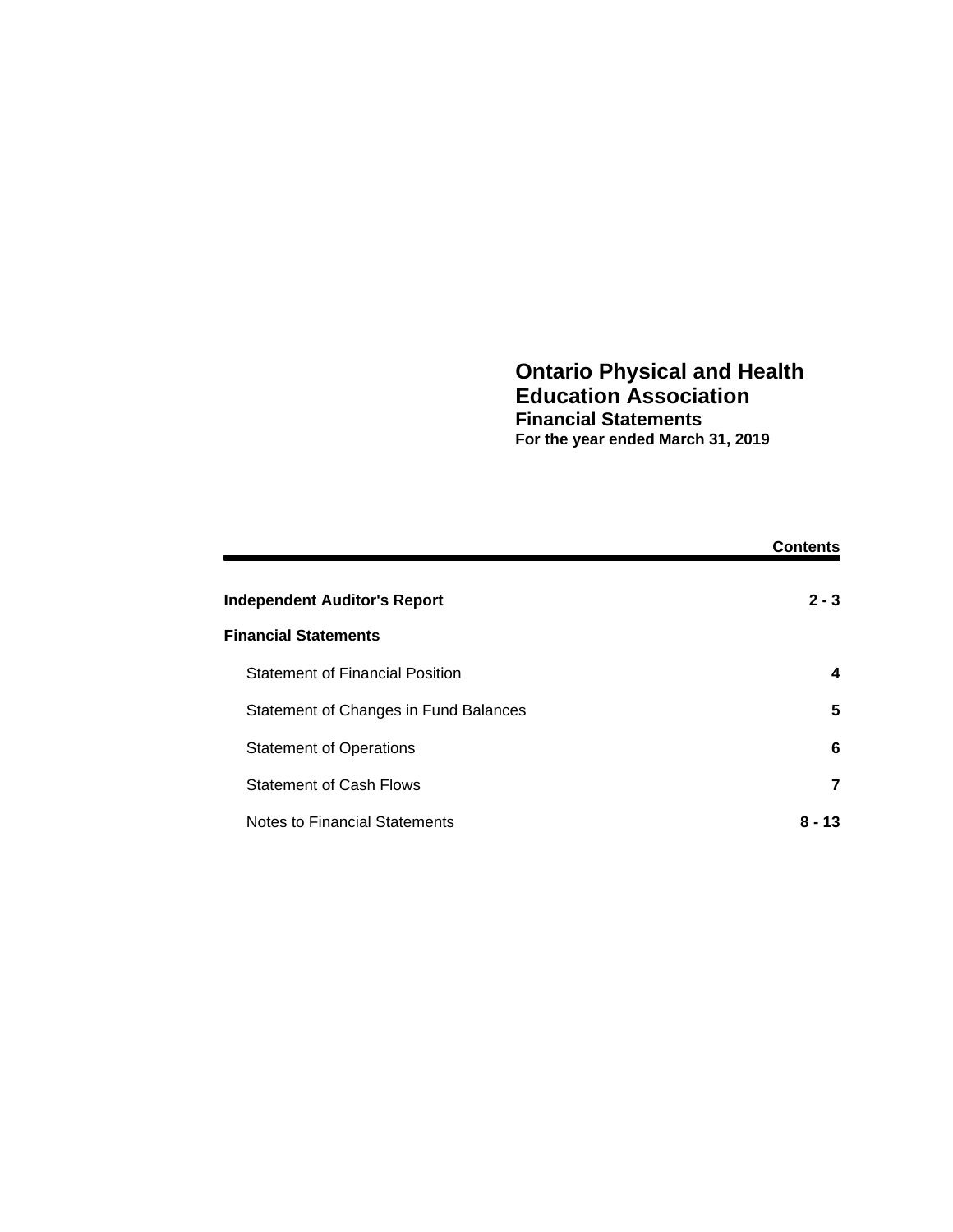

Tel: 905 270-7700 Fax: 905 270-7915 Toll-free: 866 248 6660 www.bdo.ca

### **Independent Auditor's Report**

#### **To the Board of Directors of Ontario Physical and Health Education Association**

#### **Opinion**

We have audited the financial statements of Ontario Physical and Health Education Association (the "Organization"), which comprise the statement of financial position as at March 31, 2019, and the statements of changes in fund balances, operations and cash flows for the year then ended, and notes to the financial statements, including a summary of significant accounting policies.

In our opinion, the accompanying financial statements present fairly, in all material respects, the financial position of the Organization as at March 31, 2019, and the results of its operations and its cash flows for the year then ended in accordance with Canadian accounting standards for not-forprofit organizations.

#### **Basis for Opinion**

We conducted our audit in accordance with Canadian generally accepted auditing standards. Our responsibilities under those standards are further described in the *Auditor's Responsibilities for the Audit of the Financial Statements* section of our report. We are independent of the Organization in accordance with the ethical requirements that are relevant to our audit of the financial statements in Canada, and we have fulfilled our other ethical responsibilities in accordance with these requirements. We believe that the audit evidence we have obtained is sufficient and appropriate to provide a basis for our opinion.

#### **Responsibilities of Management and Those Charged with Governance for the Financial Statements**

Management is responsible for the preparation and fair presentation of these financial statements in accordance with Canadian accounting standards for not-for-profit organizations, and for such internal control as management determines is necessary to enable the preparation of financial statements that are free from material misstatement, whether due to fraud or error.

In preparing the financial statements, management is responsible for assessing the Organization's ability to continue as a going concern, disclosing, as applicable, matters related to going concern and using the going concern basis of accounting unless management either intends to liquidate the Organization or to cease operations, or has no realistic alternative but to do so.

Those charged with governance are responsible for overseeing the Organization's financial reporting process.

#### **Auditor's Responsibilities for the Audit of the Financial Statements**

Our objectives are to obtain reasonable assurance about whether the financial statements as a whole are free from material misstatement, whether due to fraud or error, and to issue an auditor's report that includes our opinion. Reasonable assurance is a high level of assurance, but is not a guarantee that an audit conducted in accordance with Canadian generally accepted auditing standards will always detect a material misstatement when it exists. Misstatements can arise from fraud or error and are considered material if, individually or in the aggregate, they could reasonably be expected to influence the economic decisions of users taken on the basis of these financial statements.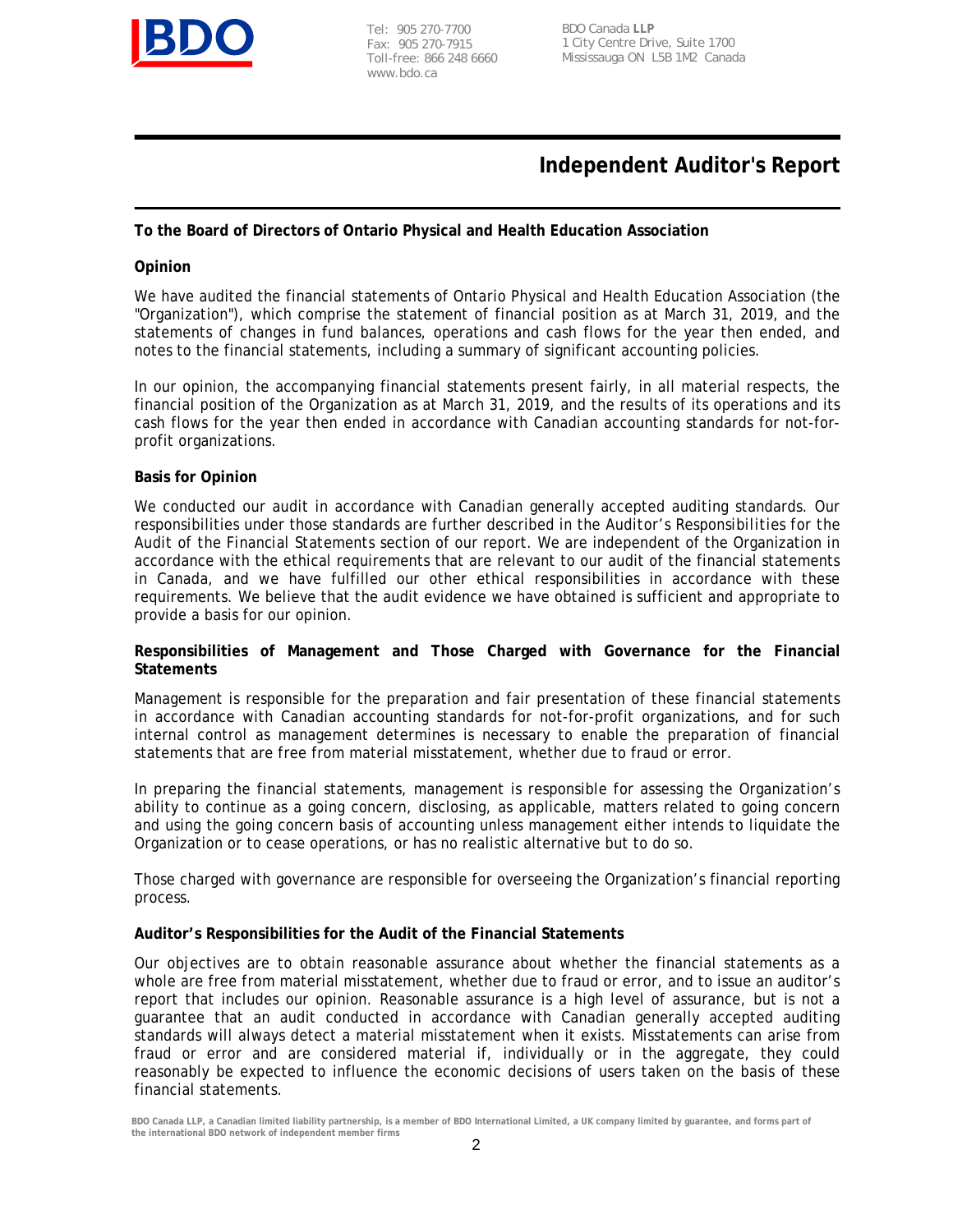

### **Independent Auditor's Report** (continued)

#### **Auditor's Responsibilities for the Audit of the Financial Statements** (continued)

As part of an audit in accordance with Canadian generally accepted auditing standards, we exercise professional judgment and maintain professional skepticism throughout the audit. We also:

- Identify and assess the risks of material misstatement of the financial statements, whether due to fraud or error, design and perform audit procedures responsive to those risks, and obtain audit evidence that is sufficient and appropriate to provide a basis for our opinion. The risk of not detecting a material misstatement resulting from fraud is higher than for one resulting from error, as fraud may involve collusion, forgery, intentional omissions, misrepresentations, or the override of internal control.
- Obtain an understanding of internal control relevant to the audit in order to design audit procedures that are appropriate in the circumstances, but not for the purpose of expressing an opinion on the effectiveness of the Organization's internal control.
- Evaluate the appropriateness of accounting policies used and the reasonableness of accounting estimates and related disclosures made by management.
- Conclude on the appropriateness of management's use of the going concern basis of accounting and, based on the audit evidence obtained, whether a material uncertainty exists related to events or conditions that may cast significant doubt on the Organization's ability to continue as a going concern. If we conclude that a material uncertainty exists, we are required to draw attention in our auditor's report to the related disclosures in the financial statements or, if such disclosures are inadequate, to modify our opinion. Our conclusions are based on the audit evidence obtained up to the date of our auditor's report. However, future events or conditions may cause the Organization to cease to continue as a going concern.
- Evaluate the overall presentation, structure and content of the financial statements, including the disclosures, and whether the financial statements represent the underlying transactions and events in a manner that achieves fair presentation.

We communicate with those charged with governance regarding, among other matters, the planned scope and timing of the audit and significant audit findings, including any significant deficiencies in internal control that we identify during our audit.

BDO Canada LLP

Chartered Professional Accountants, Licensed Public Accountants Mississauga, Ontario June 20, 2019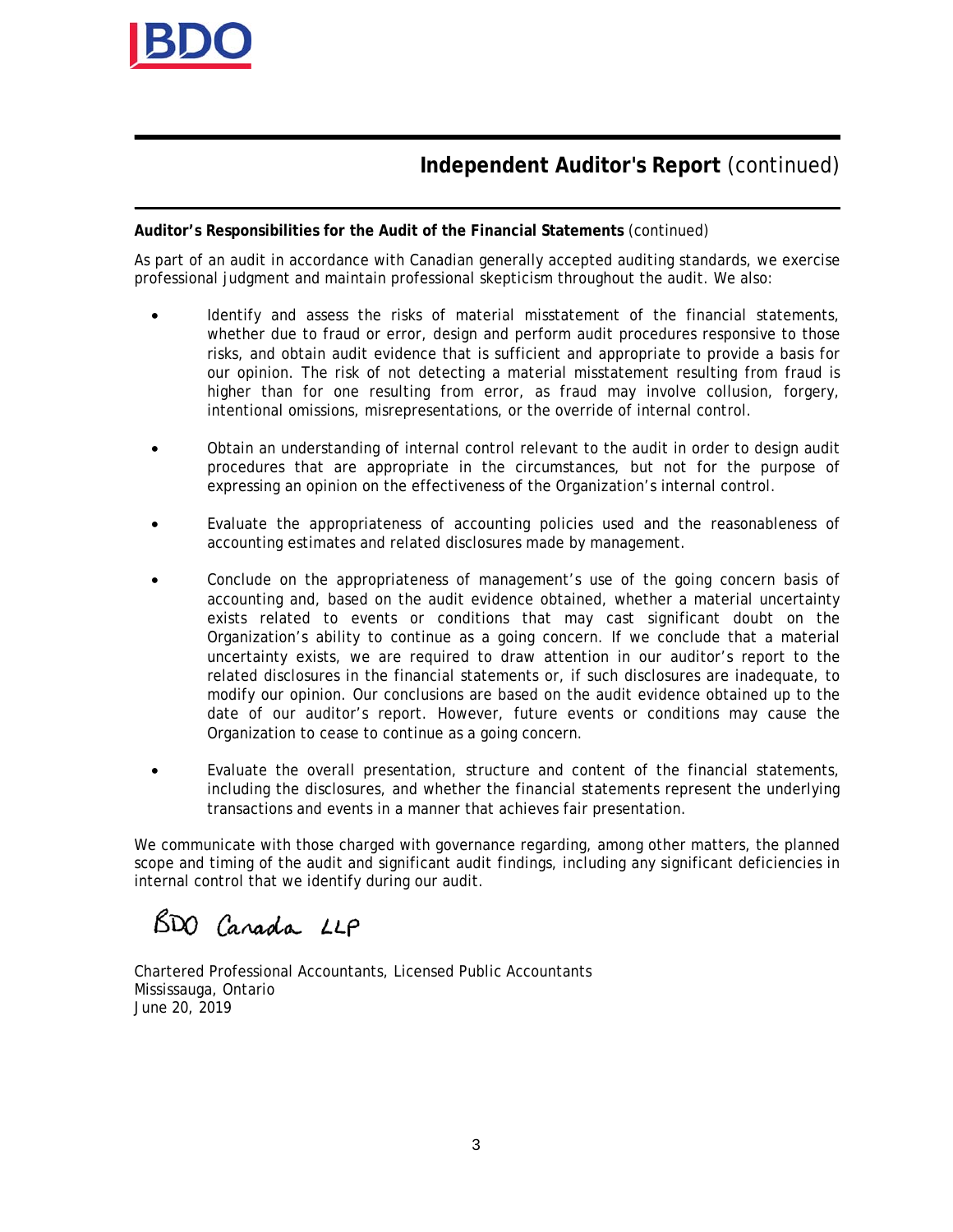# **Ontario Physical and Health Education Association**

### **Statement of Financial Position**

| 2019                                                                                                                                                                                                                                                                                          |              | 2018                                                                                 |
|-----------------------------------------------------------------------------------------------------------------------------------------------------------------------------------------------------------------------------------------------------------------------------------------------|--------------|--------------------------------------------------------------------------------------|
|                                                                                                                                                                                                                                                                                               |              |                                                                                      |
|                                                                                                                                                                                                                                                                                               |              |                                                                                      |
| \$<br>648,482<br>530,487<br>Short-term investments (Note 2)<br>Accounts receivable<br>272,312<br>Prepaid expenses<br>35,070                                                                                                                                                                   | \$           | 1,179,731<br>530,487<br>326,788<br>54,865                                            |
| 1,486,351                                                                                                                                                                                                                                                                                     |              | 2,091,871                                                                            |
| Capital assets (Note 3)<br>4,607                                                                                                                                                                                                                                                              |              | 20,328                                                                               |
| 1,490,958<br>\$                                                                                                                                                                                                                                                                               | $\mathbb{S}$ | 2,112,199                                                                            |
|                                                                                                                                                                                                                                                                                               |              |                                                                                      |
| <b>Liabilities and Fund Balances</b>                                                                                                                                                                                                                                                          |              |                                                                                      |
| \$<br>Accounts payable and accrued liabilities<br>206,039<br>Deferred revenue (Note 5)<br>240,195<br>Current portion of obligation under capital lease                                                                                                                                        | \$           | 255,166<br>754,748<br>6,691                                                          |
| 446,234                                                                                                                                                                                                                                                                                       |              | 1,016,605                                                                            |
| <b>Rental inducement (Note 11)</b>                                                                                                                                                                                                                                                            |              | 71,739                                                                               |
| 446,234                                                                                                                                                                                                                                                                                       |              | 1,088,344                                                                            |
| <b>Fund Balances</b><br>Funds Invested in Capital Assets<br>4,607<br><b>Special Initiatives Fund</b><br>302,315<br><b>Emergency Contingency Fund</b><br>526,470<br><b>Employee Development Fund</b><br>Legacy Fund<br>3,114<br><b>General Fund</b><br>208,218<br>1,044,724<br>1,490,958<br>S. | \$           | 13,637<br>234,110<br>522,880<br>50,426<br>3,614<br>199,188<br>1,023,855<br>2,112,199 |
|                                                                                                                                                                                                                                                                                               |              |                                                                                      |

On behalf of the Board: President Executive Director

The accompanying notes are an integral part of these financial statements.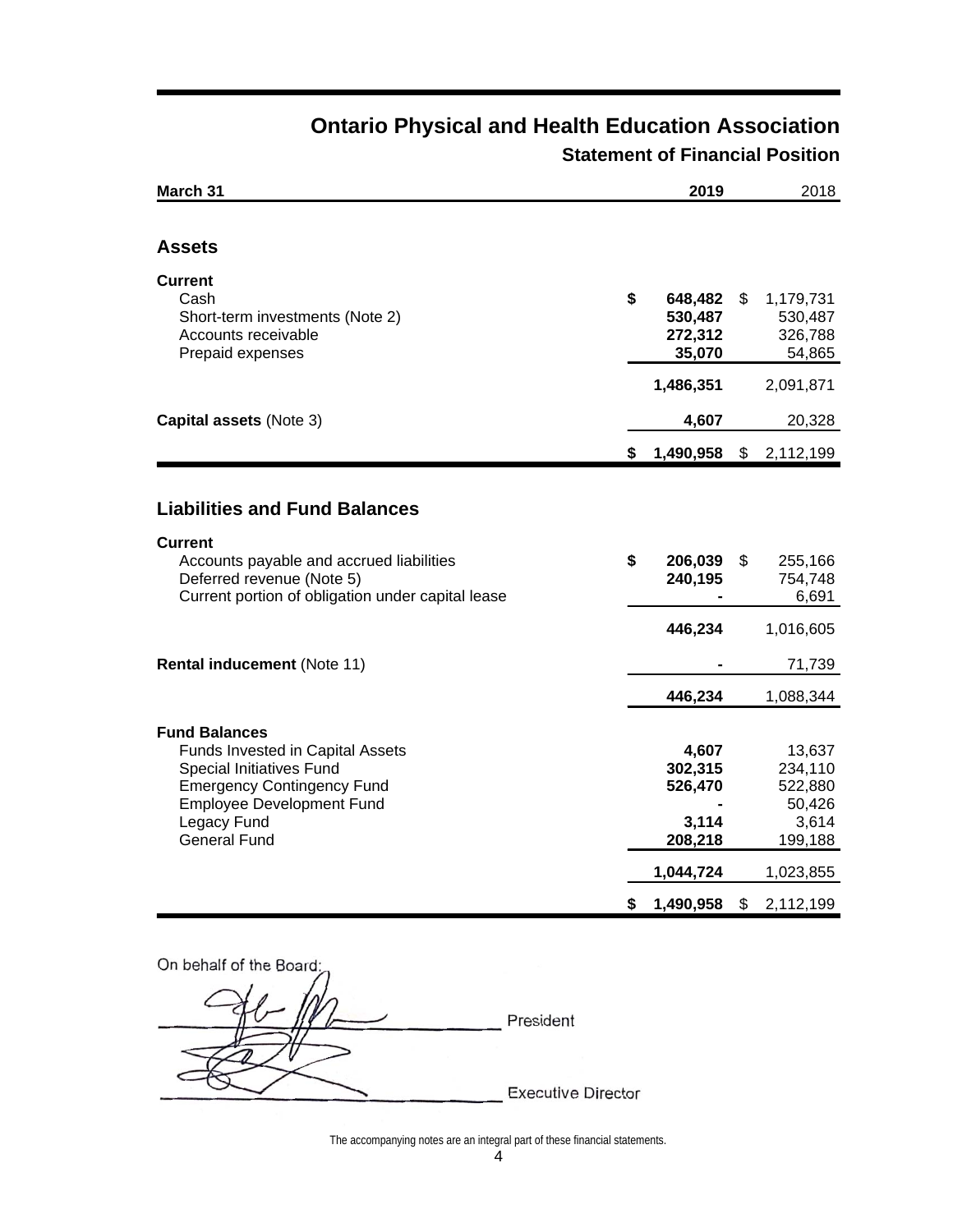### **Ontario Physical and Health Education Association Statement of Changes in Fund Balances**

#### **For the year ended March 31**

|                                                    | <b>Funds</b><br><b>Invested</b><br>in Capital<br><b>Assets</b> |   | <b>Special</b><br><b>Initiatives</b><br><b>Fund</b> |    | <b>Emergency</b><br><b>Contingency</b><br><b>Fund</b> | <b>Employee</b><br><b>Development</b><br><b>Fund</b> |           |      | Legacy<br><b>Fund</b> |    | General<br><b>Fund</b> |    |                |    | 2019<br><b>Total</b> |  | 2018<br>Total |
|----------------------------------------------------|----------------------------------------------------------------|---|-----------------------------------------------------|----|-------------------------------------------------------|------------------------------------------------------|-----------|------|-----------------------|----|------------------------|----|----------------|----|----------------------|--|---------------|
| <b>Balance, beginning of year \$</b>               | 13,637                                                         | S | 234,110                                             | \$ | 522,880                                               | \$                                                   | 50,426 \$ |      | $3,614$ \$            |    | 199,188                | S. | 1,023,855      | \$ | 952,573              |  |               |
| <b>Excess of revenue</b><br>over expenditures      |                                                                |   |                                                     |    |                                                       |                                                      |           |      |                       |    | 20,869                 |    | 20,869         |    | 71,282               |  |               |
| <b>Interfund transfer</b>                          |                                                                |   |                                                     |    | $\blacksquare$                                        |                                                      | (50, 426) |      | (500)                 |    | 50,926                 |    |                |    |                      |  |               |
| <b>Internally restricted</b><br>transfers (Note 1) | $\blacksquare$                                                 |   | 68,205                                              |    | 3,590                                                 |                                                      |           |      |                       |    | (71, 795)              |    | $\blacksquare$ |    |                      |  |               |
| <b>Amortization of</b><br>capital assets           | (15,026)                                                       |   |                                                     |    |                                                       |                                                      |           |      |                       |    | 15,026                 |    |                |    |                      |  |               |
| <b>Capital lease obligation</b><br>payments        | 6,691                                                          |   |                                                     |    |                                                       |                                                      |           |      |                       |    | (6, 691)               |    |                |    |                      |  |               |
| Loss on disposal<br>of capital assets              | (695)                                                          |   |                                                     |    |                                                       |                                                      |           |      |                       |    | 695                    |    |                |    |                      |  |               |
| Balance, end of year                               | 4,607                                                          | S | 302,315                                             | S. | 526,470 \$                                            |                                                      |           | - \$ | 3,114                 | \$ | 208,218                | æ. | 1,044,724      | S  | 1,023,855            |  |               |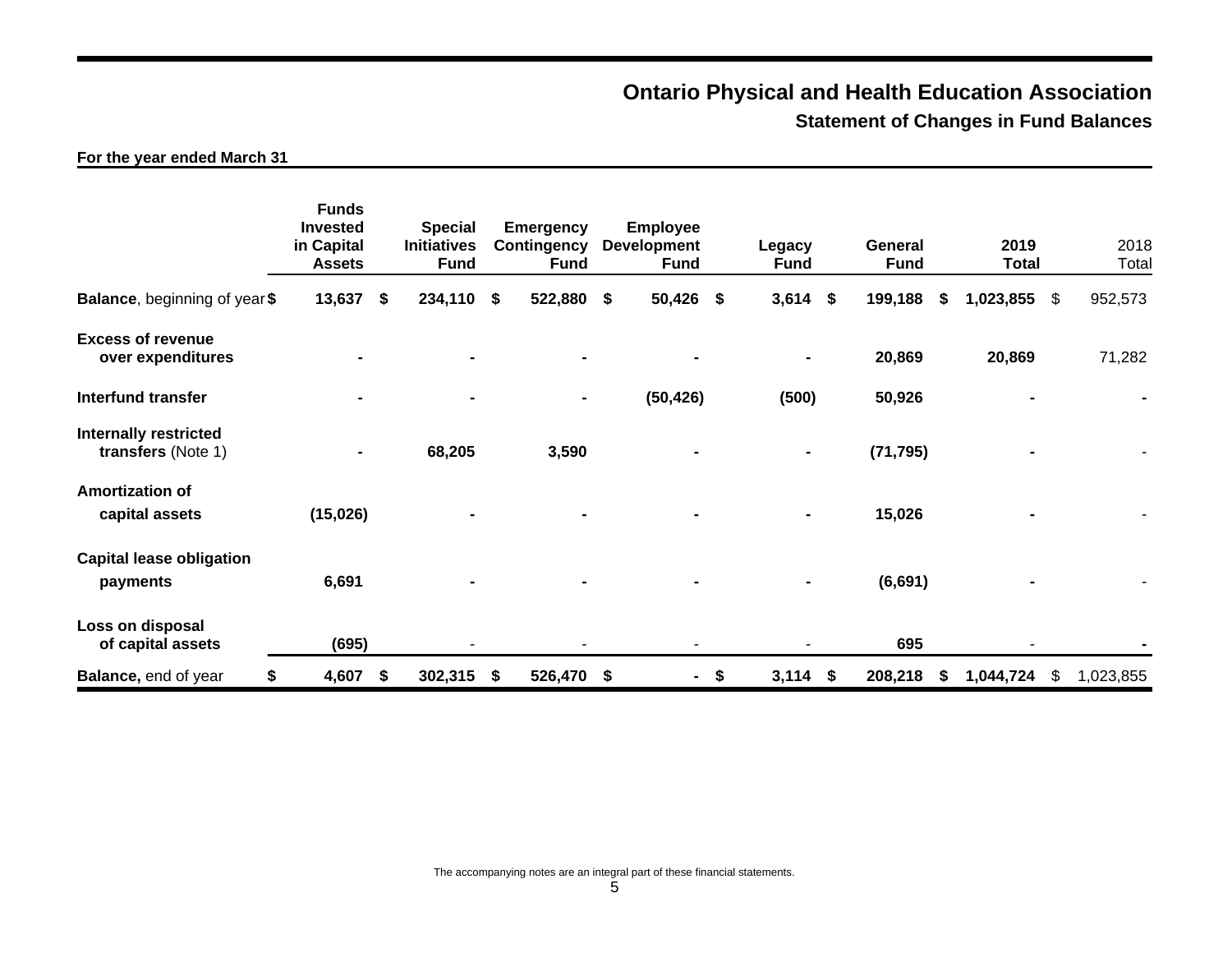### **Ontario Physical and Health Education Association Statement of Operations**

| For the year ended March 31                                                                                                                                                                                                   | 2019                                                                                                    | 2018                                                                                       |
|-------------------------------------------------------------------------------------------------------------------------------------------------------------------------------------------------------------------------------|---------------------------------------------------------------------------------------------------------|--------------------------------------------------------------------------------------------|
| <b>Revenue</b><br>Conference<br>Donations<br>Grants (Note 4)<br>Investment income<br>Merchandise sales and resource licensing revenue<br>Service contracts - government (Note 4)<br>Service contracts - other<br>Sponsorships | \$<br>149,797<br>3,434<br>7,397<br>17,534<br>265,147<br>2,740,727<br>190,049<br>189,632                 | \$<br>170,793<br>91,823<br>9,608<br>194,886<br>3,165,491<br>411,233<br>127,246             |
|                                                                                                                                                                                                                               | 3,563,717                                                                                               | 4,171,080                                                                                  |
| <b>Expenditures</b><br>Amortization<br><b>Board</b><br>Committees<br>Conference<br>Cost of sales<br>Marketing and communications<br>Office and general<br>Projects<br>Staffing<br>Rental inducement recovery (Note 11)        | 15,026<br>7,213<br>4,004<br>135,867<br>169,352<br>44,468<br>13,955<br>3,068,321<br>100,606<br>(66, 890) | 19,088<br>18,102<br>7,474<br>169,914<br>116,417<br>52,473<br>12,985<br>3,608,739<br>94,106 |
|                                                                                                                                                                                                                               | 3,491,922                                                                                               | 4,099,298                                                                                  |
| Operating surplus before undernoted items<br>Less: Employee Development Fund expenditures (Note 8)<br>Less: Legacy Fund expenditures (Note 8)                                                                                 | 71,795<br>50,426<br>500                                                                                 | 71,782<br>500                                                                              |
| Excess of revenue over expenditures for the year                                                                                                                                                                              | \$<br>20,869                                                                                            | \$<br>71,282                                                                               |

The accompanying notes are an integral part of these financial statements.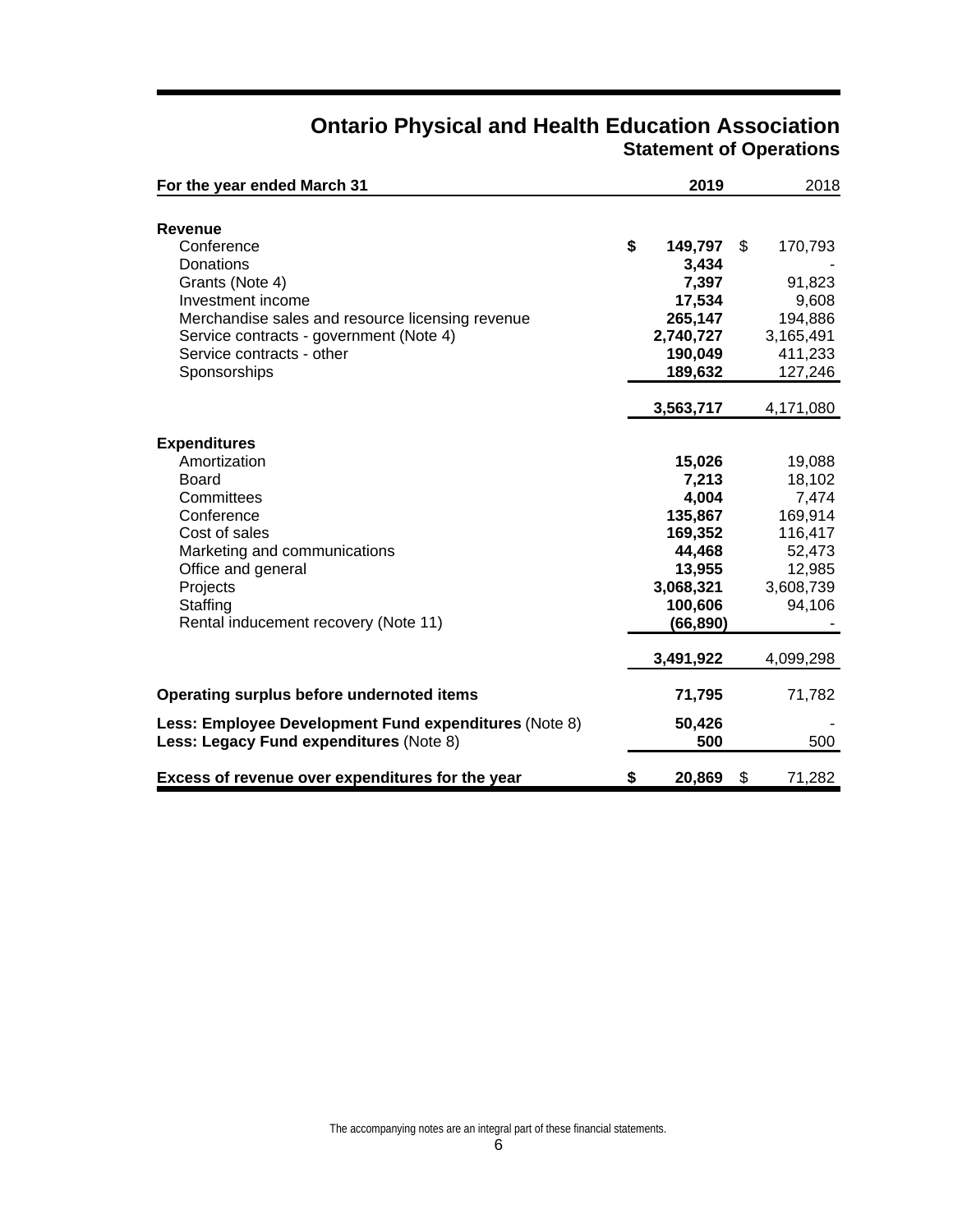## **Ontario Physical and Health Education Association**

**Statement of Cash Flows**

| For the year ended March 31                                               | 2019                | 2018            |
|---------------------------------------------------------------------------|---------------------|-----------------|
| Cash was provided by (used in)                                            |                     |                 |
| <b>Operating activities</b>                                               |                     |                 |
| Excess of revenue over expenditures<br>Loss on disposal of capital assets | \$<br>20,869<br>695 | \$<br>71,282    |
| Adjustments required to reconcile excess of                               |                     |                 |
| revenue over expenditures to net cash                                     |                     |                 |
| provided by operating activities<br>Amortization of capital assets        | 15,026              | 19,088          |
| Changes in non-cash operating balances                                    |                     |                 |
| Accounts receivable                                                       | 54,476              | (41, 589)       |
| Prepaid expenses                                                          | 19,795              | 3,242           |
| Accounts payable and accrued liabilities                                  | (49, 127)           | 26,347          |
| Deferred revenue                                                          | (514, 553)          | 25,591          |
| Rental inducement                                                         | (71, 739)           | 35,108          |
|                                                                           | (524, 558)          | 139,069         |
|                                                                           |                     |                 |
| <b>Investing activities</b>                                               |                     |                 |
| Purchase of capital assets<br>Purchase of short term investments          |                     | (14, 646)       |
|                                                                           |                     | (263)           |
|                                                                           |                     | (14,909)        |
|                                                                           |                     |                 |
| <b>Financing activity</b><br>Payment of capital lease obligation          | (6, 691)            | (10,036)        |
|                                                                           |                     |                 |
| Increase (decrease) in cash during the year                               | (531, 249)          | 111,124         |
| Cash, beginning of year                                                   | 1,179,731           | 1,068,607       |
| Cash, end of year                                                         | \$<br>648,482       | \$<br>1,179,731 |

The accompanying notes are an integral part of these financial statements.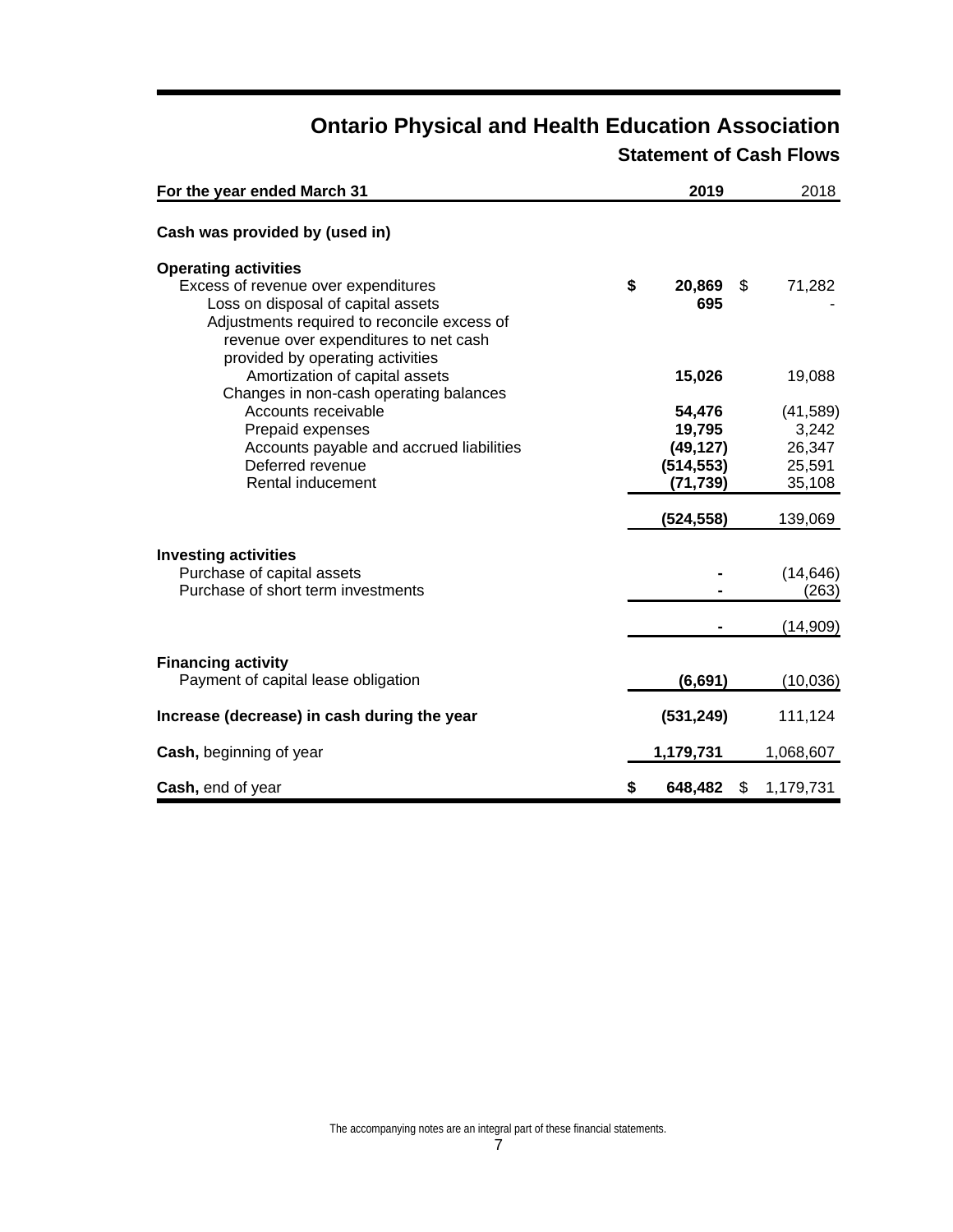#### **March 31, 2019**

#### **1. Significant Accounting Policies**

#### **Purpose of Organization**

The Ontario Physical and Health Education Association (the "Organization") exists to champion healthy, active living in schools and communities through quality programs and services, partnerships and advocacy so that all children and youth value and enjoy the life long benefits of healthy active living.

The Organization was incorporated on October 15, 1990 under the Corporations Act of Ontario as a not-for-profit organization and is not subject to income taxes.

The Organization was approved by the Canada Revenue Agency as a registered charity on January 29, 2016.

#### **Basis of Accounting**

The financial statements have been prepared using Canadian accounting standards for notfor-profit organizations.

#### **Revenue Recognition**

The Organization follows the deferral method of accounting for contributions.

Conference revenue is recognized in the period in which the related event is held.

Restricted revenue from donations, grants, service contracts and sponsorships are recognized in the period in which the related expenditures are incurred.

Unrestricted donations are recognized as revenue when received or receivable if the amount to be received can be reasonably estimated and collection is reasonably assured.

Merchandise sales are recognized when goods are shipped, the sales price is fixed and determinable, collectibility is reasonably assured, and title and risks of ownership have passed to the buyer.

Resource licensing revenue is recognized in the period in which the fees are earned.

Investment income includes interest income which is recognized when earned.

#### **Deferred Revenue**

Deferred revenue consists of amounts received less amounts expended on various projects, which will be earned or expended on projects in the ensuing fiscal years.

#### **Rental Inducement**

Rental expenses are recognized on a straight-line basis over the full term of the lease. Rental inducement consists of rent-free periods and other subsidies, and is recognized as the difference between the rent paid and the straight-line expensed value.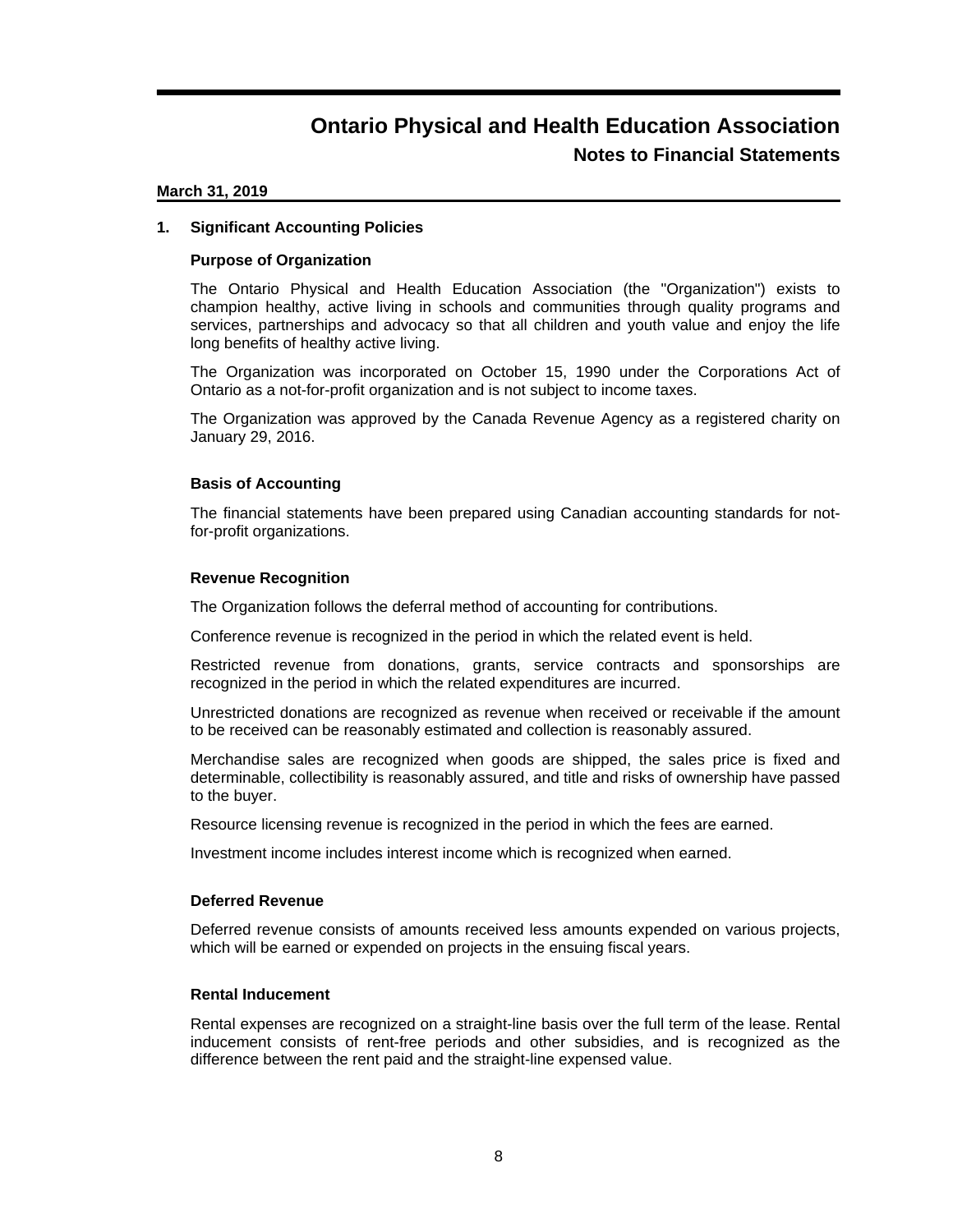#### **March 31, 2019**

#### **1. Significant Accounting Policies** (continued)

#### **Capital Assets**

Capital assets are stated at cost less accumulated amortization. Amortization based on the estimated useful life of the asset is calculated as follows:

> Computer equipment - 33% straight line basis<br>
> Furniture and office equipment - 33% straight line basis Furniture and office equipment - 33% straight line basis Leasehold improvements - 20% straight line basis

- 
- 
- 
- Equipment under capital lease  $\qquad \qquad$  straight-line over the term of the lease

#### **Funds Invested in Capital Assets**

Funds Invested in Capital Assets represents the balance provided for the acquisition of capital assets. During the year, there were no transfers (2018 - \$14,646).

#### **Special Initiatives Fund**

The Board of Directors has established a reserve fund to finance certain leasehold improvements, capital assets, special initiatives, research and development, and unanticipated general contingencies incidental to the operation of its programs. During the year, the Board approved a transfer of \$68,205 (2018 - \$68,193).

#### **Emergency Contingency Fund**

The Board of Directors has established a reserve fund to allow for extraordinary events that may affect the ordinary operations of its programs. During the year, the Board approved a transfer of \$3,590 (2018 - \$3,589).

#### **Employee Development Fund**

The Board of Directors has established a reserve fund to be used at their discretion for staff development and recognition.

#### **Legacy Fund**

The Board of Directors has established a reserve fund to be used to compensate the contributions made by leaders in the field of Health and Physical Education.

#### **Use of Estimates**

The preparation of financial statements in accordance with Canadian accounting standards for not-for-profit organizations requires management to make estimates and assumptions that affect the reported amounts of assets and liabilities at the date of the financial statements, and the reported amounts of revenue and expenses during the reporting period. Actual results could differ from management's best estimates as additional information becomes available in the future.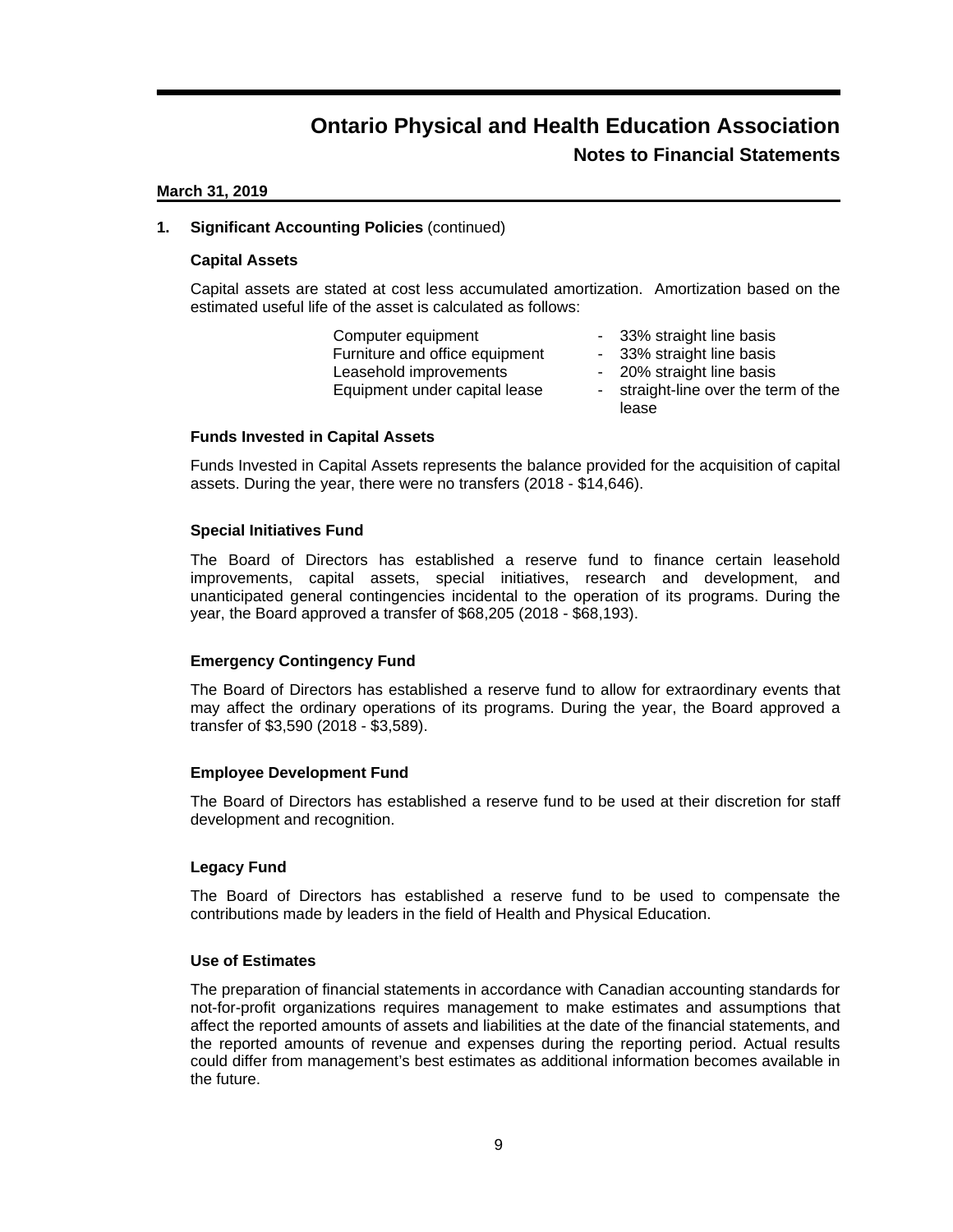#### **March 31, 2019**

#### **1. Significant Accounting Policies** (continued)

#### **Allocation of Expenses**

The Organization incurs salaries and benefits expenses and general and administrative support expenses that are common to the administration of the Organization and to each project that it operates. Salaries and benefits are allocated proportionately based on the percentage of time spent on that project. Overhead costs including salaries and benefits, and general and administrative support are allocated based on the percentage used on each project.

#### **Financial Instruments**

All financial instruments are initially recognized at fair value and subsequently at amortized cost. Financial assets are tested for impairment when changes in circumstances indicate that the asset could be impaired. Transaction costs are expensed for those items remeasured at fair value at each statement of financial position date and charged to the financial instrument for those measured at amortized cost.

#### **2. Short-term Investments**

Short-term investments consist of a one-year cashable Guaranteed Investment Certificate ("GIC") of \$530,000 (2018 - \$530,000). The GIC earns interest at 1.670% (2018 - 1.525%) per annum and has a maturity date of March 7, 2020 (2018 - March 9, 2019). The GIC has been pledged as collateral for the credit facility (Note 6).

#### **3. Capital Assets**

|                                                                                                                 |   |                                              |    | 2019                               |   |                                       |    | 2018                                  |  |
|-----------------------------------------------------------------------------------------------------------------|---|----------------------------------------------|----|------------------------------------|---|---------------------------------------|----|---------------------------------------|--|
|                                                                                                                 |   | Cost                                         |    | <b>Accumulated</b><br>Amortization |   | Cost                                  |    | Accumulated<br>Amortization           |  |
| Computer equipment<br>Furniture and office equipment<br>Leasehold improvements<br>Equipment under capital lease | S | 78,774<br>88,525<br>$\blacksquare$<br>20,073 | \$ | 80,858<br>88,525<br>13,382         | S | 225,262<br>95,882<br>61,995<br>20,073 | \$ | 211,625<br>95,882<br>61,995<br>13,382 |  |
|                                                                                                                 |   | 187,372                                      | S  | 182,765                            | S | 403,212                               | S  | 382,884                               |  |
| Net book value                                                                                                  |   |                                              | \$ | 4,607                              |   |                                       | \$ | 20,328                                |  |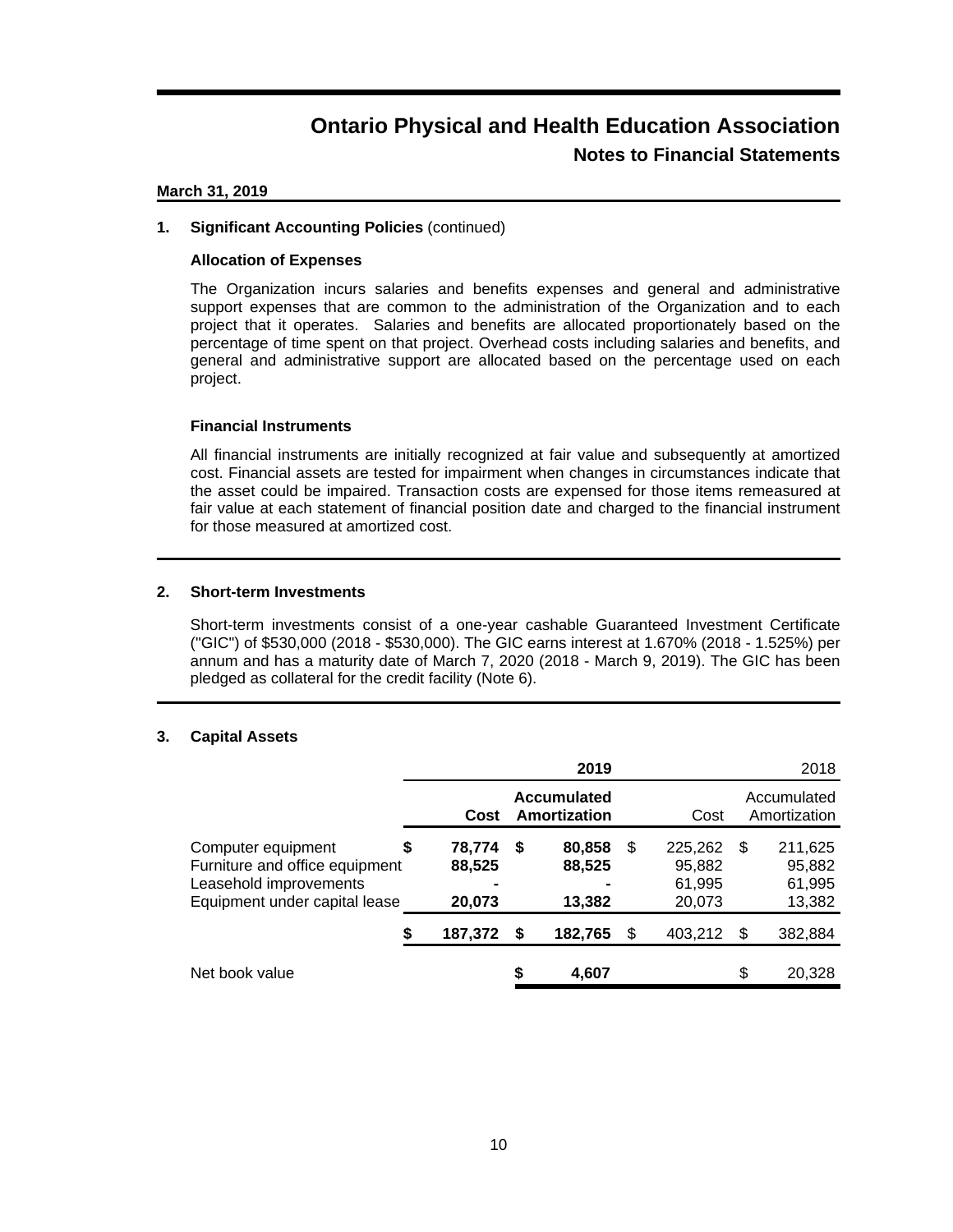#### **March 31, 2019**

#### **4. Government Revenue and Expenditures**

Detailed below are the government program revenue and expenditures for the year ended March 31, 2019; totals include committed revenue from 2017/2018 and prior year funding contracts where expenditures were incurred during the year ended March 31, 2019. The expenditures are included in projects on the statement of operations.

| <b>Funder</b>                                                                        | Program                                                                                                                                                                                                                                                                                          |    |                                                                                                     | <b>Revenue Expenditures</b> |                                                                                                     |
|--------------------------------------------------------------------------------------|--------------------------------------------------------------------------------------------------------------------------------------------------------------------------------------------------------------------------------------------------------------------------------------------------|----|-----------------------------------------------------------------------------------------------------|-----------------------------|-----------------------------------------------------------------------------------------------------|
| <b>Service Contracts - Province of Ontario and Agencies</b>                          |                                                                                                                                                                                                                                                                                                  |    |                                                                                                     |                             |                                                                                                     |
| Ministry of Education                                                                | <b>CSBHSS</b><br>Daily Physical Activity<br><b>Cannabis Discussion Guide</b><br><b>Global Competencies</b><br><b>Healthy Relationships</b><br><b>Healthy Schools Certification</b><br><b>Medical Conditions</b><br><b>Ontario Safety Guidelines</b><br>Raise The Bar<br>Sex Education by Theatre | \$ | 927,426<br>95,517<br>12,250<br>19,922<br>8,260<br>260,538<br>41,000<br>323,259<br>111,198<br>75,908 | \$                          | 927,426<br>95,517<br>12,250<br>19,922<br>8,260<br>260,538<br>41,000<br>323,259<br>111,198<br>75,908 |
| Ministry of Health &<br>Long Term Care                                               | <b>Asthma Education</b><br><b>PARC</b>                                                                                                                                                                                                                                                           |    | 156,600<br>171,500                                                                                  |                             | 156,600<br>171,500                                                                                  |
| Ministry of Tourism, Culture<br>& Sport<br>Ministry of Status of Women               | Raise The Bar<br><b>Sexual Violence Prevention</b>                                                                                                                                                                                                                                               |    | 113,111<br>207,000                                                                                  |                             | 113,111<br>207,000                                                                                  |
| <b>Total</b>                                                                         |                                                                                                                                                                                                                                                                                                  |    | 2,523,489                                                                                           | \$                          | 2,523,489                                                                                           |
| <b>Service Contracts - Government of Canada</b><br>Public Health Agency of<br>Canada | <b>Cannabis Education</b>                                                                                                                                                                                                                                                                        |    | 217,238                                                                                             |                             | 217,238                                                                                             |
| <b>Service Contracts Total</b>                                                       |                                                                                                                                                                                                                                                                                                  | S  | 2,740,727                                                                                           | \$                          | 2,740,727                                                                                           |
| <b>Grants - Province of Ontario and Agencies</b>                                     |                                                                                                                                                                                                                                                                                                  |    |                                                                                                     |                             |                                                                                                     |
| Ministry of Citizenship and<br>Immigration                                           | <b>Summer Student</b>                                                                                                                                                                                                                                                                            | \$ | 3,658                                                                                               | \$                          | 3,658                                                                                               |
| <b>Grants - Government of Canada</b>                                                 |                                                                                                                                                                                                                                                                                                  |    |                                                                                                     |                             |                                                                                                     |
| Ministry of Citizenship and<br>Immigration                                           | Canada Summer Jobs Grant                                                                                                                                                                                                                                                                         |    | 3,739                                                                                               |                             | 3,739                                                                                               |
| <b>Grants Total</b>                                                                  |                                                                                                                                                                                                                                                                                                  | \$ | 7,397                                                                                               | \$                          | 7,397                                                                                               |
| <b>Government Total</b>                                                              |                                                                                                                                                                                                                                                                                                  | \$ | 2,748,124                                                                                           | \$                          | 2,748,124                                                                                           |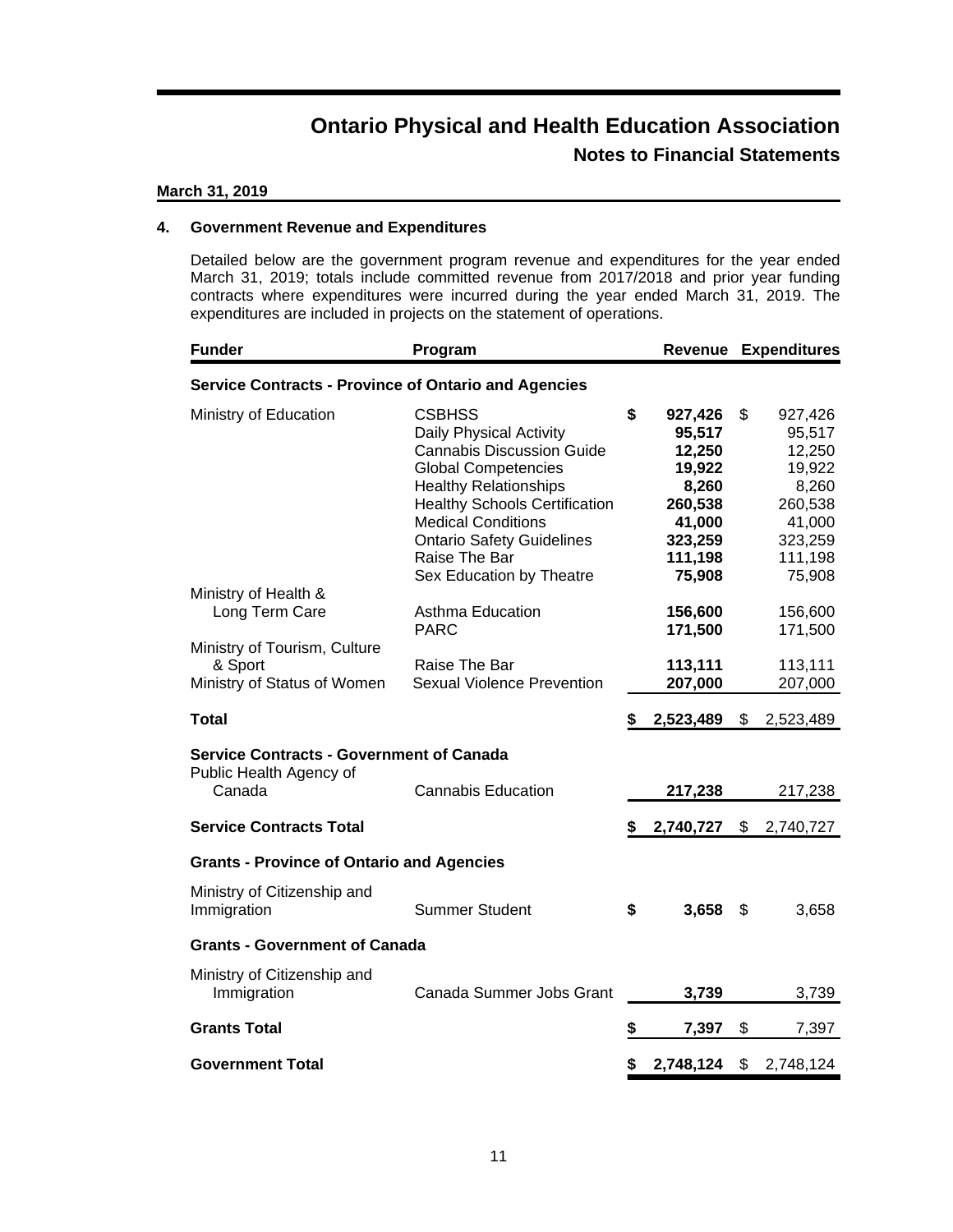### **Ontario Physical and Health Education Association**

**Notes to Financial Statements**

#### **March 31, 2019**

| <b>Deferred Revenue</b>                                                                                                      |   |                 |      |                    |  |  |  |  |
|------------------------------------------------------------------------------------------------------------------------------|---|-----------------|------|--------------------|--|--|--|--|
|                                                                                                                              |   | 2019            |      | 2018               |  |  |  |  |
| Service contracts - government<br>Ministry of Education<br>Ministry of Tourism, Culture & Sport<br>Service contracts - other | S | 1,903<br>93,960 | - \$ | 567,600<br>187,148 |  |  |  |  |
|                                                                                                                              |   | 240,195         |      | 754,748            |  |  |  |  |
|                                                                                                                              |   |                 |      | 144,332            |  |  |  |  |

#### **6. Credit Facility**

The Organization has a credit facility of \$550,000 (2018 - \$500,000) of which \$Nil was utilized at March 31, 2019 (2018 - \$Nil). Borrowings under this facility are due on demand and bear interest at the bank's prime rate plus 2% (2018 - bank's prime rate plus 2%). The credit facility is secured against the Organization's short-term investments (Note 2) as well as a general security agreement covering all assets of the Organization.

#### **7. Commitments**

The Organization has lease commitments for office, common occupancy costs and equipment for which future repayments are as follows:

| 2020       | \$<br>123,163 |
|------------|---------------|
| 2021       | 88,557        |
| 2022       | 88,438        |
| 2023       | 90,148        |
| 2024       | 91,876        |
| Thereafter | 101,439       |
|            |               |
|            | \$<br>583,621 |
|            |               |

#### **8. Fund Expenditures**

Legacy Fund expenditures relate to awards issued for leadership in physical and health education. These expenditures were approved by the Board of Directors.

Employee Development Fund expenditures relate to the organizational staffing restructure. These expenditures were approved by the Board of Directors.